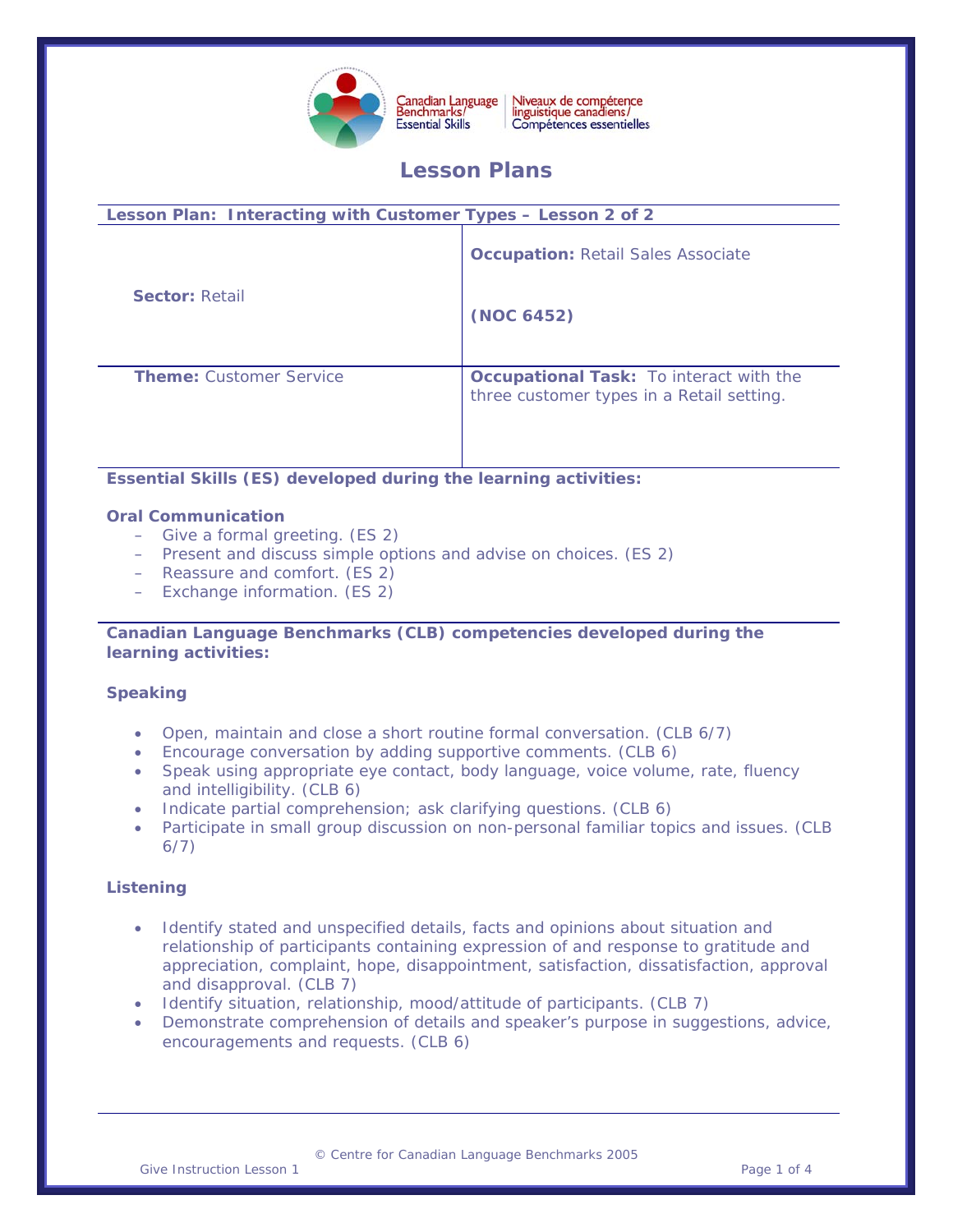

 $\overline{a}$ 

## **Language and culture focus for the learning activities:**

### **Grammar**

- Modals May I help you? Can I be of assistance?
- Expressions of reassurance, polite directness, courtesy, requests for clarification.

#### **Culture**

- Piped-in music may make conversation difficult.
- Multiple requests for assistance by customers at the same time may make it difficult for sales associate.

#### **Suggested teacher resources and classroom materials needed:**

- Photos cut from magazines/internet of potential customers with different attitudes.
- WorkStart Employability Systems and Technologies: Exceeding Your Customer's Expectations, and Managing for Success: Customer Service/ computer programs; available at [info@workstart.net](mailto:info@workstart.net) or by phone to Grant Burson (877) 652-8424; http://www.ttidisc.com/
- Quality Customer Service by William B. Martin. Reid Publishing Ltd. ISBN 0- 931961-95-5 1989 pages 35 – 37
- Customer Service by Harriet Diamond. Steck-Vaughn Co. ISBN 0-8172-6521-X 1997 pages 12 – 18
- Steps to Employment Sales Occupations, Citizenship and Immigration Canada 1999 – 2001 pages 110 – 111
- Expressways English for Communication by Steven J. Molinsky, Bill Bliss Prentice-Hall Regents ISBN 0-13-298365-6 1987, Section 7 on Department Store and Clothing pages 61 – 70

#### **Estimated time for the learning activities: 2.15 hours**

• **Lesson 1 should be completed prior to Lesson 2.** 

#### **Learner Profile:**

- Learners have knowledge of three customer types and are able to identify some of their characteristics.
- Learners are probably not experienced in this area. They may also be individuals from banking or other service fields that require customer service and need the exposure to Canadian culture. They should be functioning at a minimum Benchmark level of 6 to do well**.**

#### **Learning Objectives:**

• Learner will be able to use appropriate greetings when meeting customers.

© Centre for Canadian Language Benchmarks 2005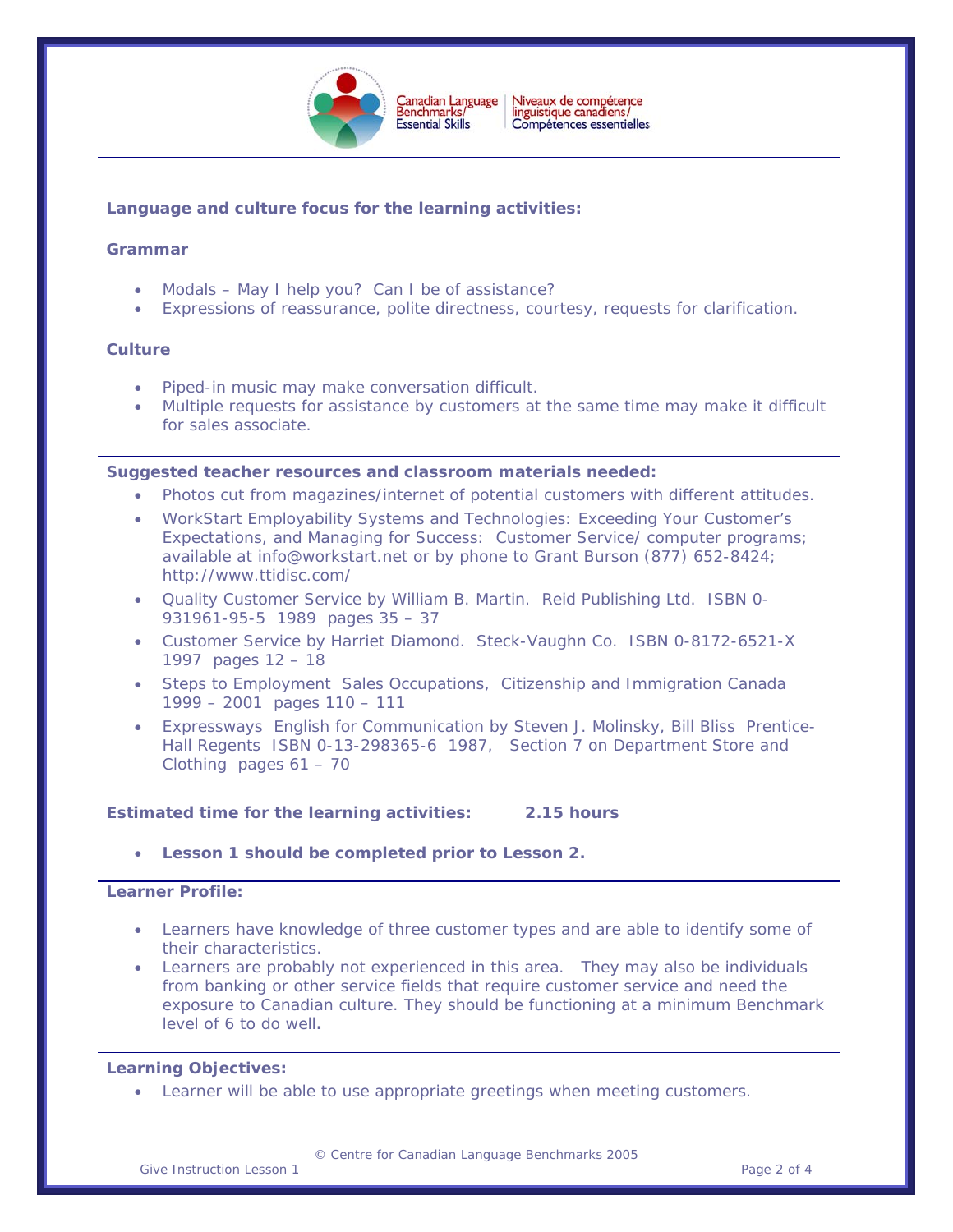

- $\overline{a}$ Learner will be able to identify customer type (Security needs, Social needs, Results needs) by listening to provided information and by seeking clarification.
- Learner will use appropriate conversation strategies to meet the needs of a particular customer type.

#### **Learning activities:**

- Previously taught 3 customer types.
- Instructor briefly reviews the three customer types by eliciting the vocabulary for the three customer types and asking learners to describe the characteristics of each. (15 minutes)
- Instructor plays some audio dialogues of hypothetical conversations between sales associates and customers. These can be created by the instructor based on ideas from the Workstart program or from ideas presented in the resource list. The learners listen and dissect what the appropriate or inappropriate parts of the dialogue are. Learners brainstorm appropriate styles of interactions for each customer type. (60 minutes)
- Learners then work in pairs to develop conversations between sales associates and customers from written sample conversations provided by the instructor. Each pair is given a different type of customer. (30 minutes)
- Each pair role-plays the dialogue in front of the class. The class will identify the customer type and discuss how effective the dialogue was for that type. Please caution learners that customers may express more than one kind of need in any transaction. (30 minutes)
- Sample conversation: instructor offers the following customer dialogue: "I really like it, but I'm not sure about the manufacturer. I really don't know much about the company." Learners identify customer type as security needs. Learners role-play a suitable interaction for this type.
- Sample conversation: instructor offers the following customer dialogue: "This microwave oven looks great, but I think it will take up too much counter space." Learners identify customer type as results needs. Learners role- play a suitable interaction for this type.
- F.Y.I. for instructors: Customers with "security needs" require sales associates who are sincere, polite and punctual. Conversation is focussed on the task, small talk is minimal and no personal questions are asked. For customers with "social needs", the sales associate needs to be friendly, casual and show interest in the customer. The sales associate must show genuine interest in the customer and ask questions that allow the customer to talk. Customers with "results needs" prefer the sales associate to be direct, get straight to the point and stick to business. Interactions must be businesslike with conversation focussed on results or efficiency.

#### **Additional and/or extension learning activities:**

- Instructor brings a collection of sample customer dialogues. In pairs, students select a dialogue. Students create sales conversations incorporating all the skills necessary to handle the situation. Learners role-play their dialogues in front of the class using appropriate body language, eye contact and gestures. Class identifies the customer type and evaluates the appropriateness of the role-play.
- Instructor facilitates by providing feedback to ensure that any missed points are covered.